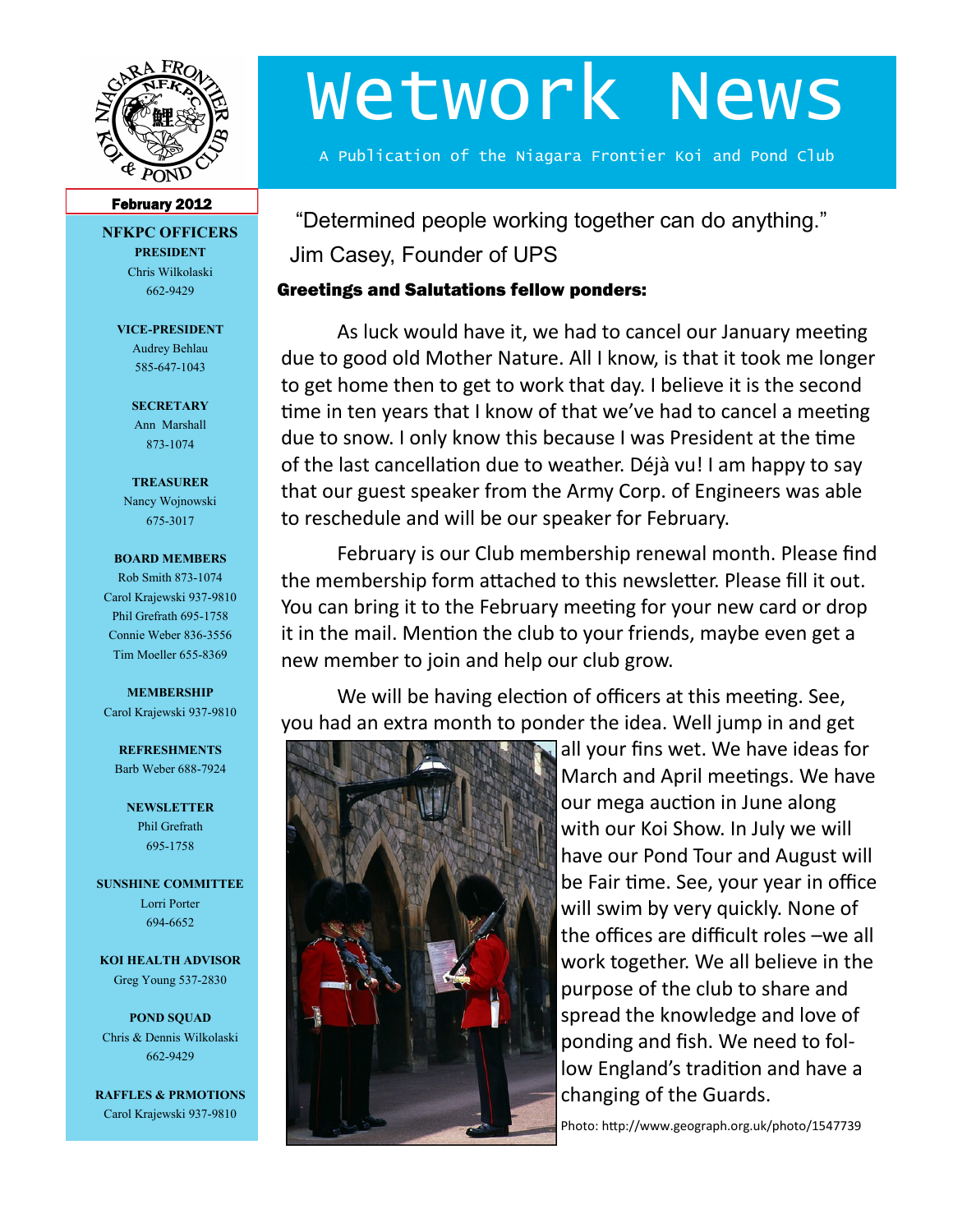Upcoming Event @ The Buffalo and Erie County Botanical Gardens Society



February 1-18th, 2012

The interior of the Gardens will be illuminated with theatrical and interactive lighting.

The koi ponds will be lighted. For more information—www.buffalogardens.com

Our February Guest Speaker

Bruce I. Sanders, chief of Public Affairs, U.S. Army Corps of Engineers, Buffalo District-a small district with a BIG impact.

Bruce has been with the Corps since 1974 and also served as Management Analysis Officer, Assistant to the Chief of the Engineering Division, Equal Employment Opportunity Officer and in general, the district "firefighter."

He was born in Brooklyn, NY, and grew up in Bensonhurst and Sheepshead Bay. Some Famous people from his old neighborhood that you may have heard of: astronomer Carl Sagan, Sen. Charles Schumer and Larry David, creator of "Seinfeld."

Bruce moved to Buffalo in 1966 to attend the University at Buffalo. And graduated cum laude in 1970 with a double major in Political Science and Classics. He also attended the Graduate Faculty of the New School for Social Research in New York City. He is a committed internationalist and have hosted diplomats, journalists, business people and students from France, Russia and Germany. He was president of Buffalo-Tver Sister Cities and is a member of the board of directors of the Buffalo-Lille Association.

His wife Nancy is the News Operations Manager at WIVB. He has two fine sons, Josh and Sam. Josh attended UB and Oxford University and Sam graduated from Georgetown.

He absolutely loves being allowed to represent the largest public engineering organization in the world, the fine men and women who make it work, and above all, the greatest country in the world, the United States of America.

# We Need Your He

We need people to volunteer for:

- **Officers**
- Board members
- Chair people
- Set up/tear down crew
- Fundraising

## **If you are able to help out your club PLEASE see one of the current officers!**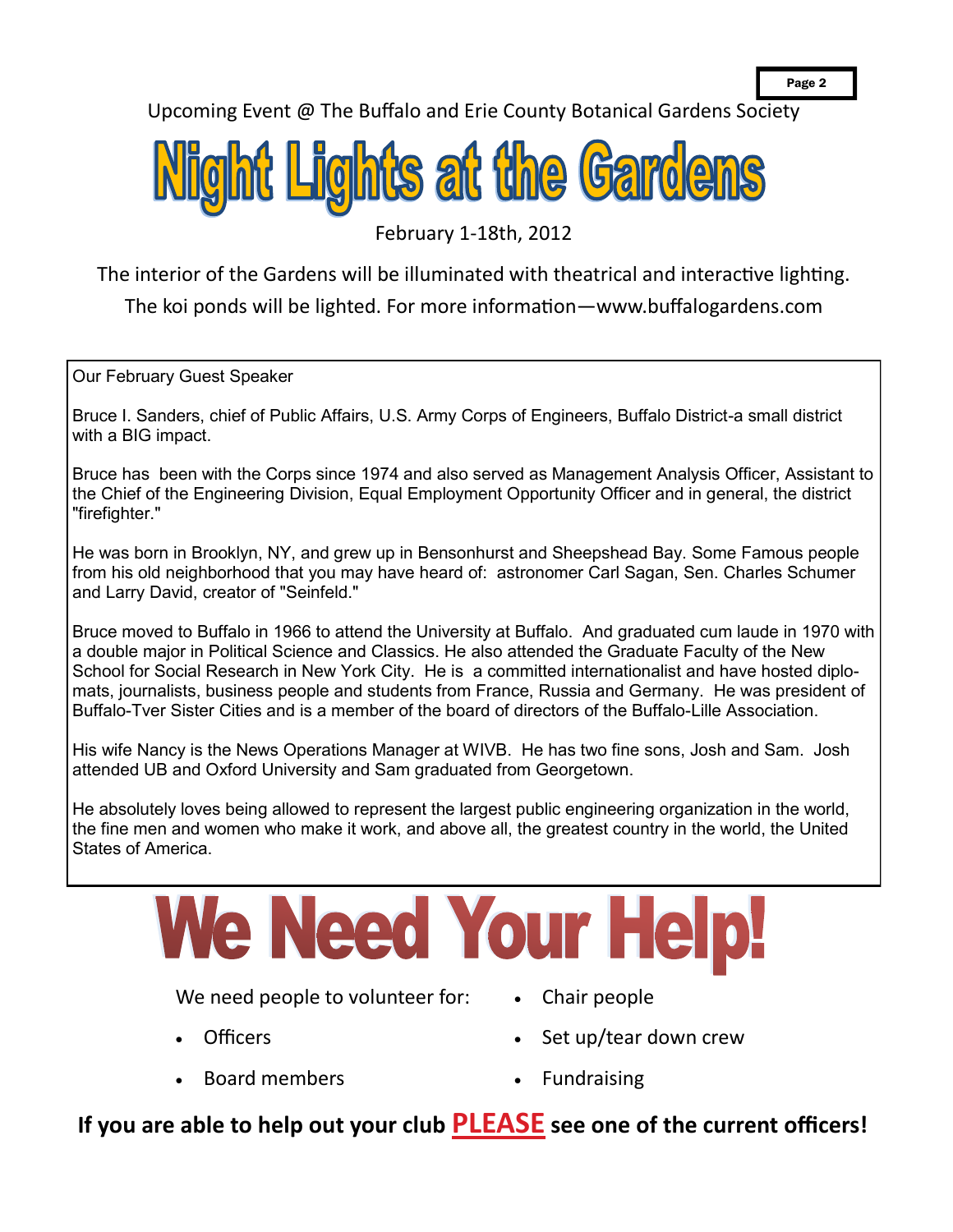### **Sunshine**

If you are aware of a member experiencing a " Life Event" in their family such as weddings, birth announcements, illness, surgery or death, please contact Lorri Porter at 694-6652



11500 Broadway . Alden, New York 14004 Phone: (716) 937-7742 Fax: (716) 937-7748 Visit Us At: www.ulbrichs.com





**Next Board of Directors Meeting— at 7:30 PM on February 23rd**

#### **At the home of Tim Moeller**

**1601 Rice Rd. Elma, NY**

**All members are welcome to attend**

**RSVP to 655-8369**

## Refreshments for 2011

If you would like to bring refreshments to a meeting, you will be reimbursed for expenses for up to \$45.00 (receipts must be turned into Nancy)

General info:

8-9 bottles of pop, some diet

Any refreshments or snacks of your choice: Cheese & Crackers, veggies, fruit, chips, dip, pepperoni, salad, jello, cookies, cake, brownies, etc.

We do not have use of any kitchen supplies, so you may need to bring serving utensils, trays, bowls, baskets, knives, or whatever is needed to serve your type of refreshments

The club will provide:

Coffee, hot cups, creamer, sugar, small plates, paper cups, plastic silverware, napkins

If you have any questions or would like to volunteer:

please contact Barbara Weber 688-7924

**Jan.**

**Febuary**

**Sandy Craford & Diane Young**

#### **March**

**Nancy Wojnowski & Ranie Johnson**

**April**

**May**

**June**

**July**

**August**

### **September**

PAGE 3